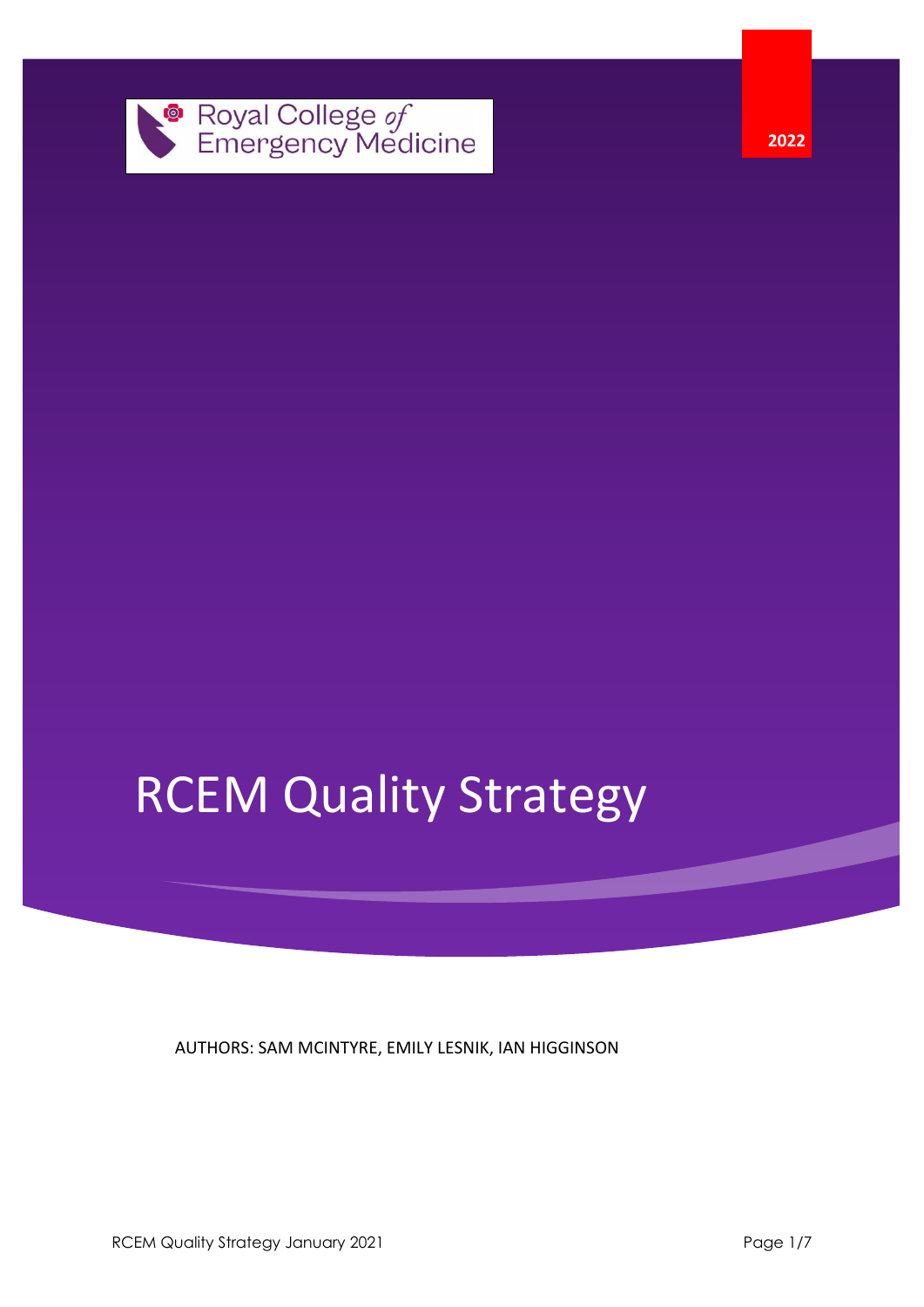# Contents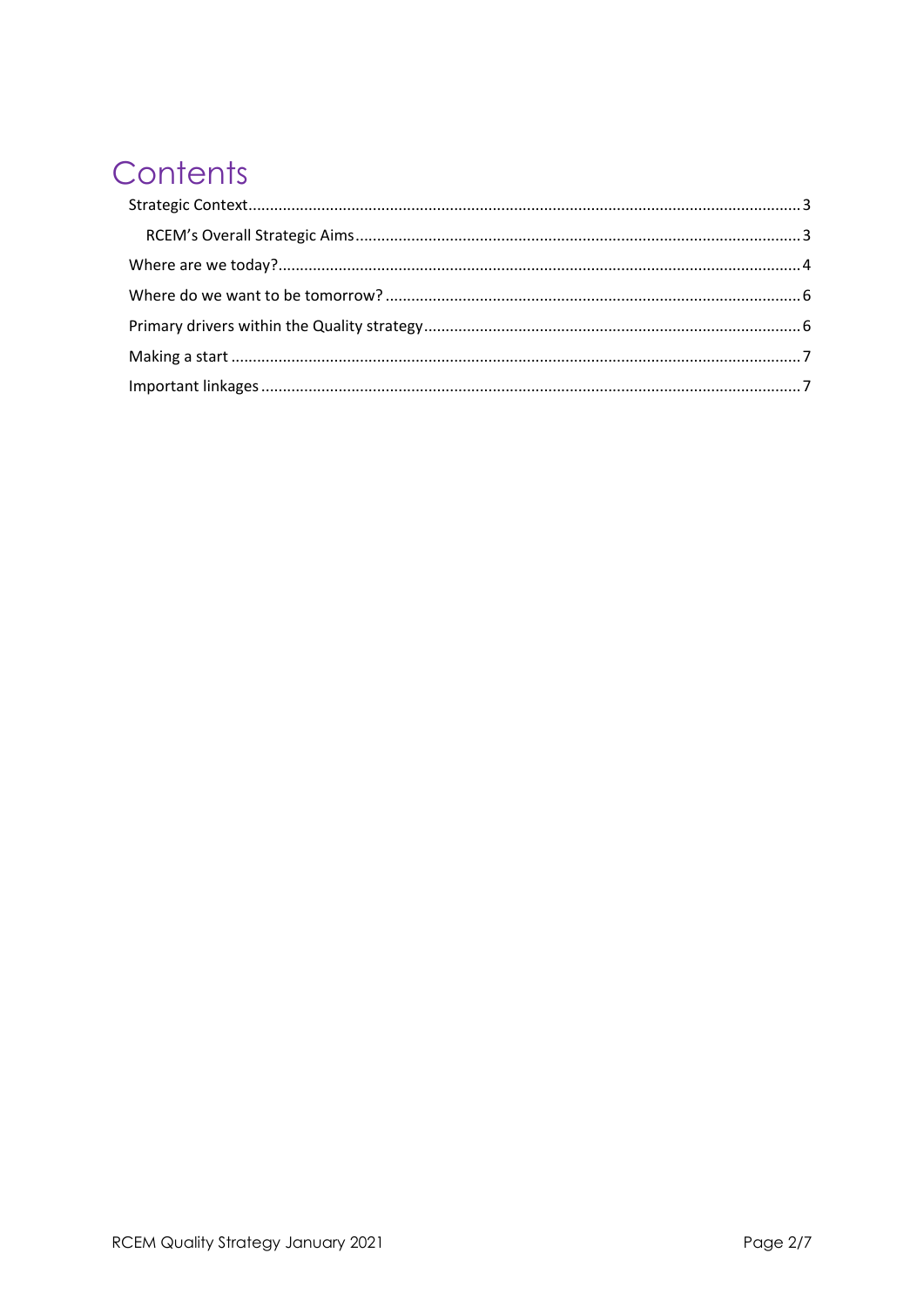# <span id="page-2-0"></span>**Strategic Context**

Quality in EM is about definition and delivery. This includes the fields of clinical care, safety, operational management, patient and staff experience, training, education (including QI methodology), and research. It also touches on policy, leadership, and infrastructure (workforce, informatics, buildings).

The Institute of Medicine (IoM) defines quality care as: safe, effective, patientcentred, timely, efficient, and equitable. This is a reasonable starting point.

This document aims to set out a strategy for how RCEM will organise itself and act to improve how we contribute to improving quality in EM in the UK. Related committees are expected to develop complementary strategies and workplans.

We believe our Quality strategy is a vital component RCEM's plan to achieve its strategic aims as set out in our [Corporate Plan 2020-](https://www.rcem.ac.uk/docs/About/RCEM_Corporate_Plan_2021-2023.pdf) 2023 . The Quality strategy sits underneath the RCEM strategic plan, and will be supported by workplans developed by each relevant Committee.

#### <span id="page-2-1"></span>**RCEM's Overall Strategic Aims**



- Improving patient care for those attending Emergency Departments.
- Support our Members and Fellows with the delivery
- of high-quality day to day care in Emergency Departments.
- Supporting our Members and Fellows to achieve sustainable satisfying careers.

• Advancing the practice of Emergency Medicine in the UK and worldwide through research and engagement in Global Health.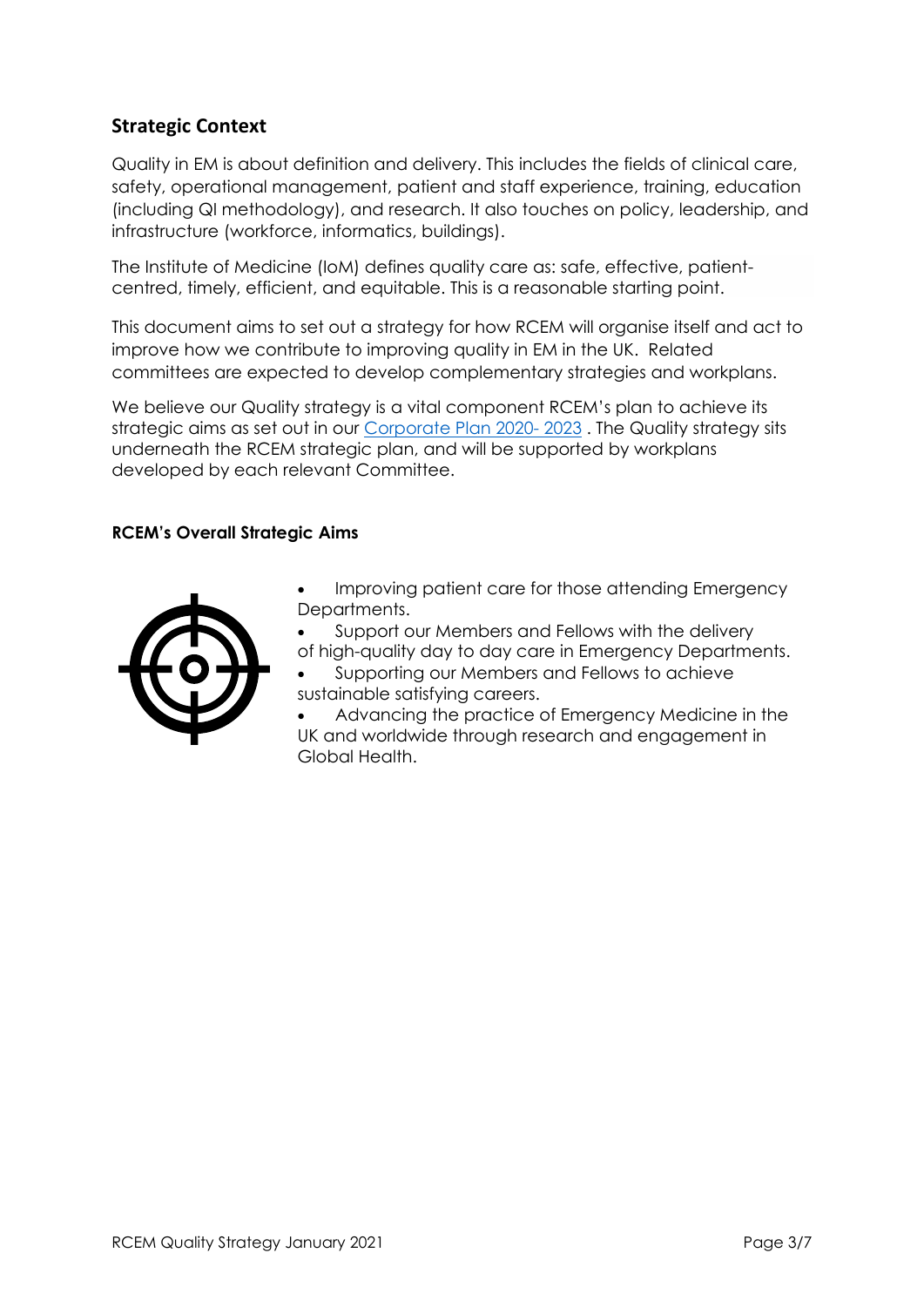## <span id="page-3-0"></span>**Where are we today?**



The Quality Team, Quality in Emergency Care Committee, and Service Delivery Cluster undertake a wide range of workstreams to support improvements in the quality of care in the UK and beyond. Many other committees are focused on improving quality in education, training, and through research. Our CPD and events

programme seeks to support our activities across all these domains.



#### **Key RCEM committees in this space**

- Quality In Emergency Care Committee (QECC)
- Committees in the Service Delivery Cluster (SDC)

#### **Other key committees**

- Lay Committee
- Training Standards Committee (TSC)
- Education Committee
- Research Committee
- CPD and conference Committee

#### **Current successes include:**

- There is good guidance production from Best Practice and other committees
- Work is prioritised according to perceived need.
- Frequent safety flashes are developed and widely distributed
- QIPs have been well subscribed in all 4 nations of the UK and positively reviewed
- ISRs have been well received
- We have developed good relationships with CQC, NICE, HSIB, PRSB, HQIP, GIRFT and other key bodies
- CPD and academic events are well-run and include topic experts to share important educational updates to members
- RCEM learning is highly valued and features a high-quality educational offering developed by topic experts
- The Research Committee supports the development of innovative practices in EM by offering grants and professorships, and reviewing surveys applicable to our membership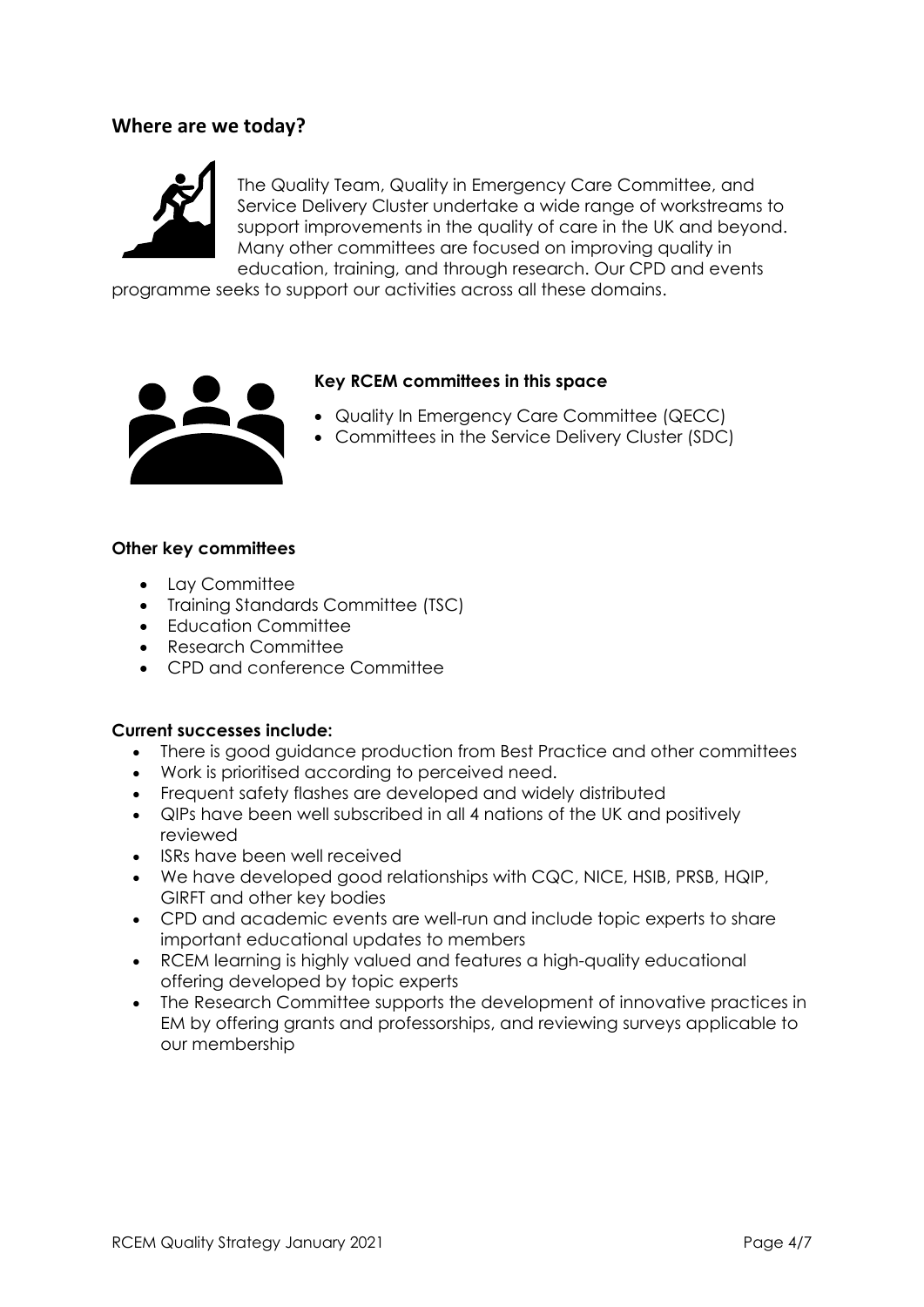#### **Current challenges include:**

- We are not currently providing a coordinated, integrated and accessible offer around Quality in EM. This includes linkage between committees, and our outputs
- There is a lack of evidence that activities supporting quality are producing sustainable improvements
- Our structure does not support our strategy in some areas
- There is currently no one-stop source for our members or other agencies to easily access information on what good looks like across various domains in EM. Information and guidance has been difficult to locate on the website
- There is a danger that RCEM becomes a follower in how EM is defined, how quality in EM is defined and measured, and how services are configured. This includes responses to key reports from external organisations
- We may not be providing outlets for interested and talented colleagues within RCEM. We struggle to recruit members to some key committees
- There is little work on Patient Experience. Poor utilisation of existing knowledge on improving patient experience and integrating the patient voice
- Improvements are required in the impact analysis of outputs such as guidance produced
- More explicit work and advice is required around reduction of health inequalities
- This includes recognising and rewarding outstanding contributions via committee work
- We need to share our success better. We need to ensure a 4-nation approach throughout all workstreams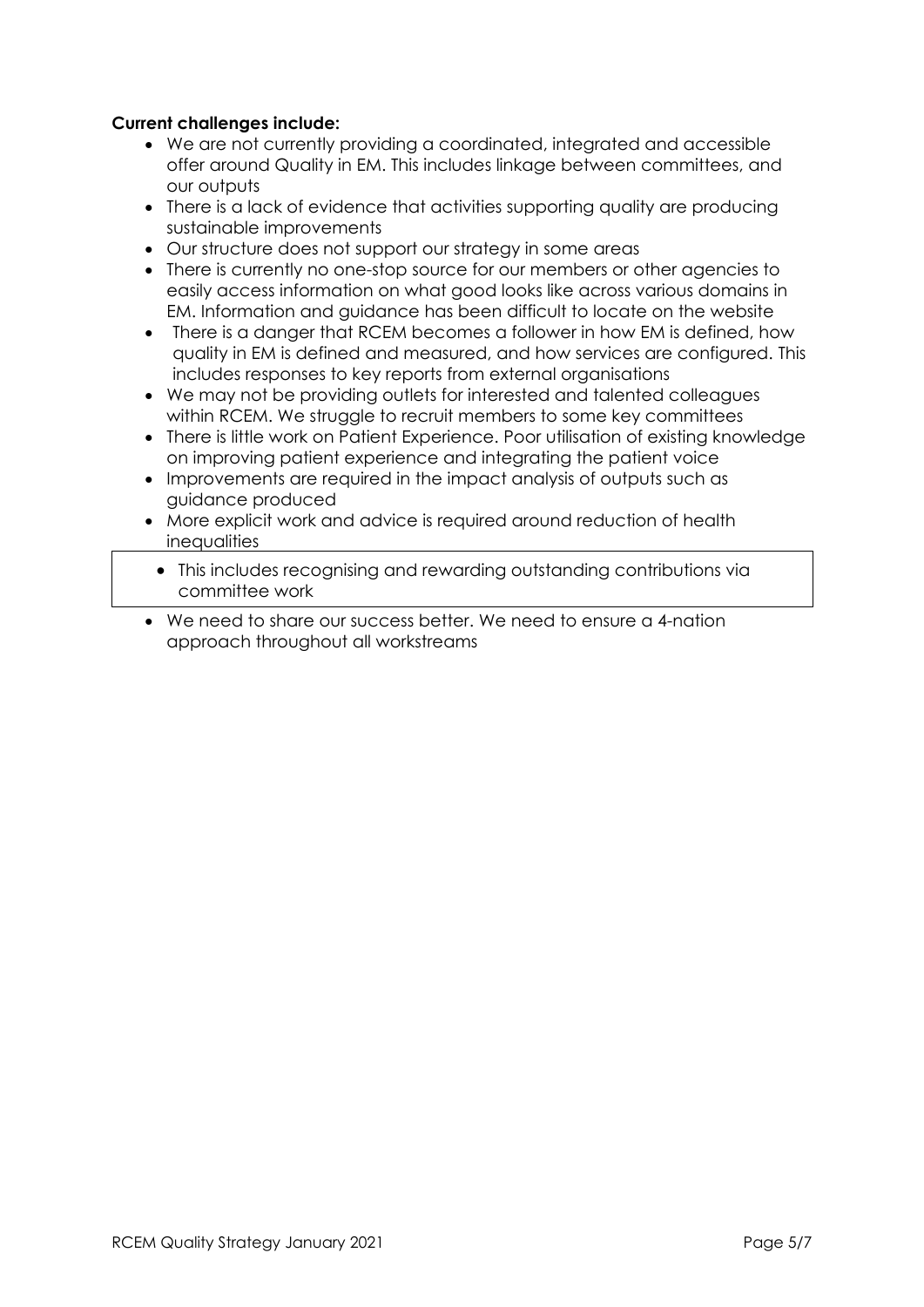## <span id="page-5-0"></span>**Where do we want to be tomorrow?**



We are clear on the principles defining us as an organisation that supports our members and patient needs. Our aim is to support the specialty to support excellent emergency care in emergency medicine in the UK and beyond, organising our work around four

primary drivers.

# <span id="page-5-1"></span>**Primary drivers within the Quality strategy**





**1: Supporting patient safety and high quality experience** – a commitment to understand and address patient safety issues and to support improvements to the patient experience when visiting EMs.



**2: Supporting members with the right clinical knowledge** - a commitment to provide up to date, useful clinical information such as position statements, toolkits, guidance, safety updates, education, and training.



**3: Supporting members with advice about the right system and service design** – a commitment to support emergency medicine staff to design a safe, high-quality service within the emergency care system, which provides a good staff experience.



**4: Advocating the right resources and providing expert advice and opinion on behalf of the specialty** - a commitment to listen to the views of members, patients, and lay people to provide commentary, advice and opinions on their behalf. Ensuring emergency medicine staff have the right resources, including workforce, to enable them to perform with excellence.